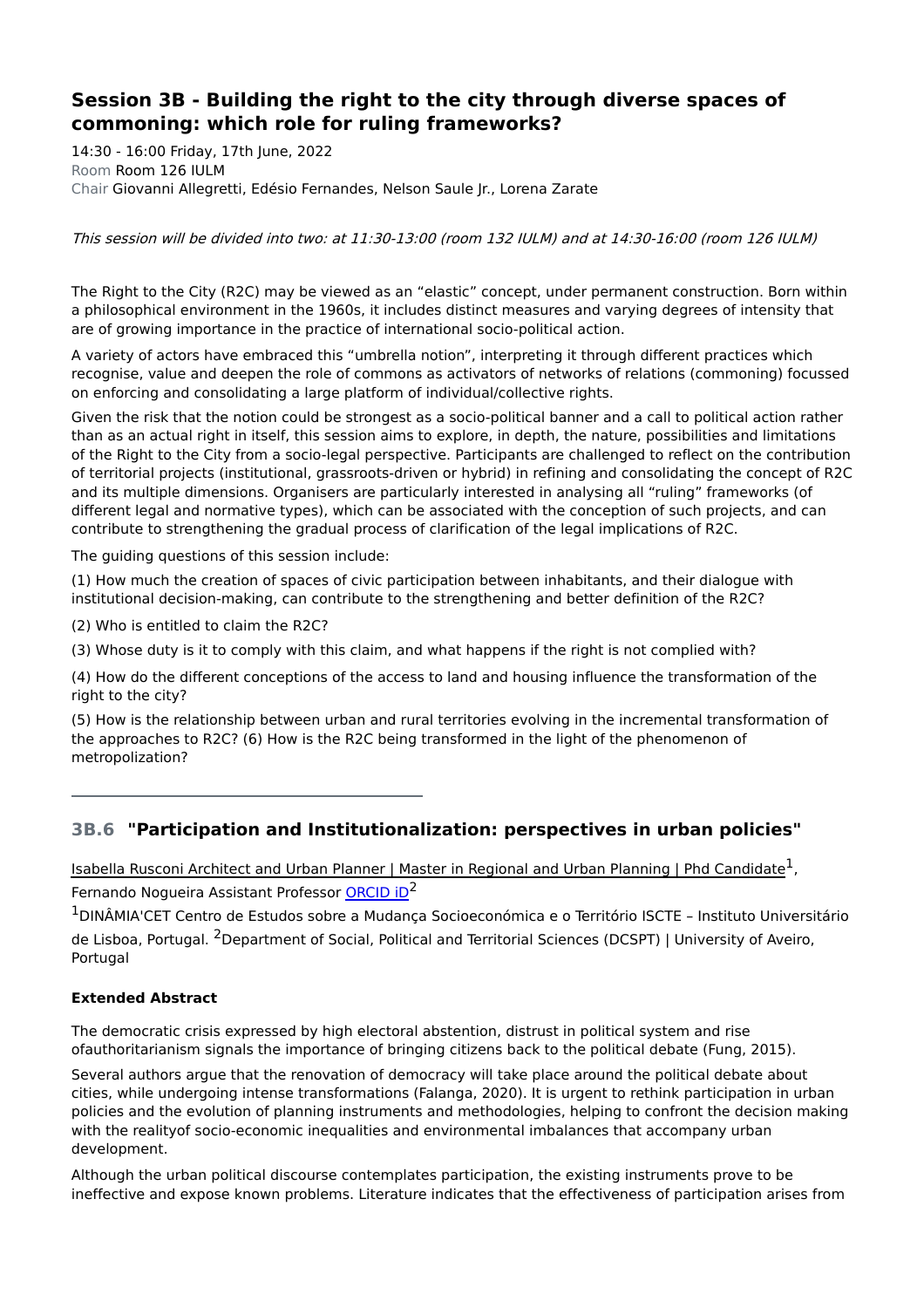the interactive dynamics between institutional design - referring to norms and procedures that determine in what, who, how and when one participates, to contextual elements - which include social capital, political will, management implementation capacity and governance issues (Avritzer, 2008; Smith, 2009).

The challenges imposed on institutional arrangements relate the need to articulate social and institutional innovation (Avritzer & De Sousa Santos, 2002) for the construction of a new inclusive urban agenda, which addresses territorial problems from a proximity scale, able to transform relations between society and government, and transfer decision-making to citizens in the co-construction of solutions that guarantee the right to the city.

Portugal has been experiencing an explosion of initiatives with different institutional designs, that promote civic participation in direct transformative processes, such as the BIPZIP in Lisbon, the 'Bairros Saudáveis' on a national scale and participatory budgeting; initiatives that can promote public participation in decision-making processes in spatial planning instruments and, recently, the Lisbon Citizens' Council 'by lot'.

Despite this dynamic context, there is no evidence of a coherent system of participation, nor of how and if these practices dialogue with each other, and what is the real impact on urban and territorial development (Falanga & Ferrão, 2021).

If there are fragile systems evaluating the effectiveness and societal impacts of these initiatives, the absence of institutionalized arenas make the sustainability of these practices compromised and vulnerable to political will.

This is an early-stage PhD research that seeks to contribute through a critical reflection on the need for approaches that overcome current barriers to participation in the production of cities. The process is of an applied nature, with a qualitative and practice-oriented approach. The objective is exploratory.

The hypothesis that arises is that democratic innovations can happen in articulation between practices that allow the emergence of social innovation and the institutionalization of participation in decision-making processes.

It is proposed to develop a theoretical framework contemplating the dimensions of analysis to which planning projects and participation arrangements may be subject, which will be comparatively analysed and characterized in the light of the theoretical framework. Then, through exploratory research, we will reflect on new arguments that can support improvements in institutional designs, arrangements and methodologies used in participatory processes related to cities and formulate hypotheses for the institutionalization of these practices in urban policies.

Avritzer, L. (2008). Instituições participativas e desenho institucional: Algumas considerações sobre a variação da participação no Brasil democrático. Opiniao Publica.

Avritzer, L., & De Sousa Santos, B. (2002). Para ampliar o cânone democrático. In Democratizar a democracia: os caminhos da democracia participativa. Civilização Brasileira.

Falanga, R. (2020). Participatory Design: Participatory Urban Management. January.

Falanga, R., & Ferrão, J. (2021). The evaluation of citizen participation in policymaking: Insights from Portugal. Evaluation and Program Planning.

Fung, A. (2015). Putting the Public Back into Governance: The Challenges of Citizen Participation and Its Future. Public Administration Review.

Smith, G. (2009). Democratic Innovations: Designing Institutions for Citizen Participation. Cambridge University Press.

#### **Presentation**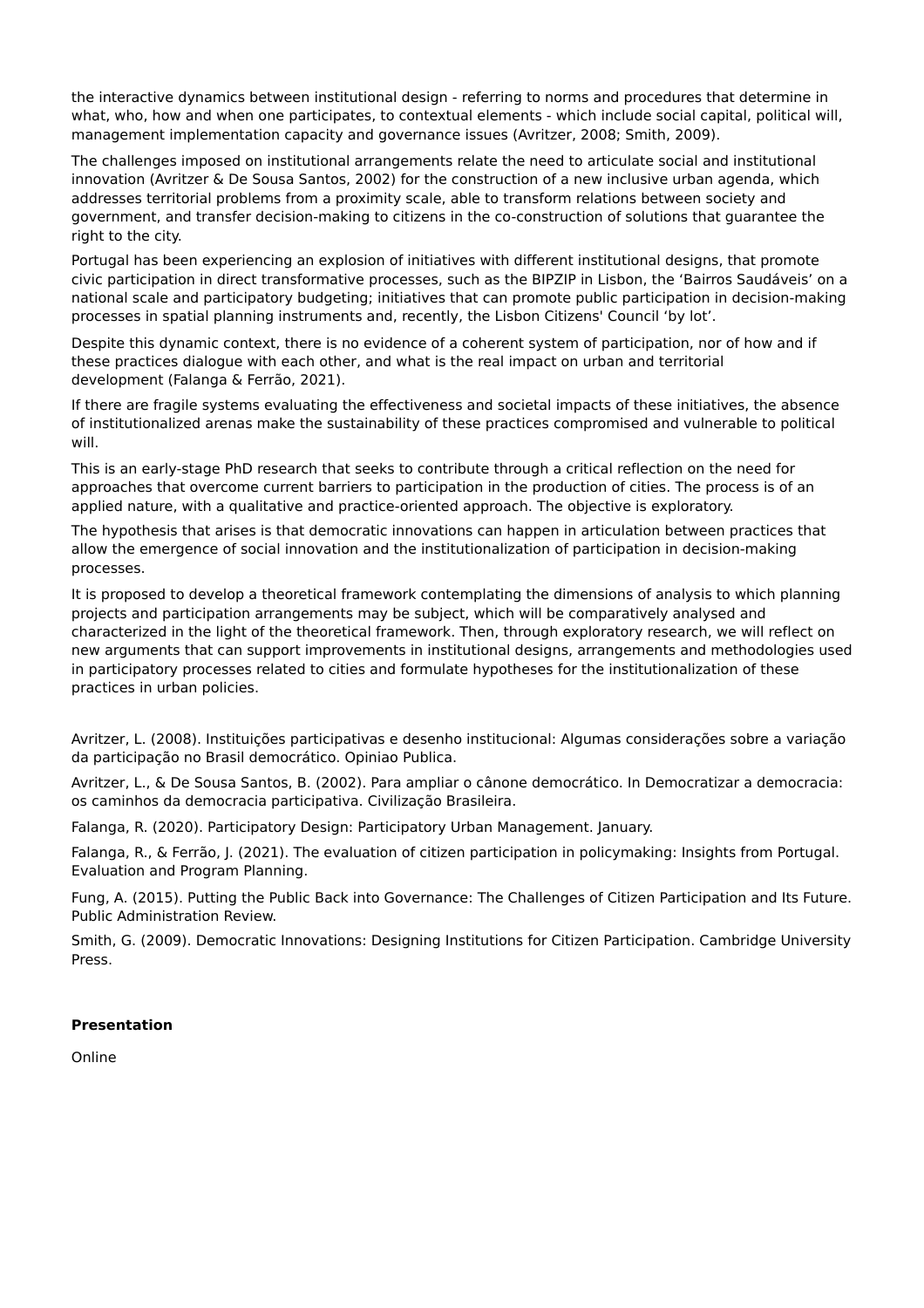## **3B.7 Limits to the right to (use and modify) the city – a Brazilian case**

Sinara Sandri PhD [ORCID](https://orcid.org/0000-0003-1748-5465) iD Universidade de Coimbra, Portugal

#### **Extended Abstract**

To discuss the limits of the right to city and the new social actors demands, we bring an autonomous experience of regeneration of a viaduct in the central region of Porto Alegre (Brazil). The city has governments that acts voraciously on public goods and make concessions of parks and green areas for commercial exploitation.

The research, carried out between 2018 and 2019, has an interdisciplinary approach (communication, sociology and urbanism) about materiality of the city as a trigger for space production. A road structure provided shelter for three types of occupation: a) philanthropic - PF das Ruas - distribution of food to the vulnerable population by 180 volunteers; b) cultural - Samba de Tuesday – night event that promoted interaction between different social sectors; c) sports – street skaters whose activity included the location in the city's sports circuit.

Skaters were the first to arrive, built small obstacles for maneuvers and made free and random use of space. The movement made that place, used as a passage and parking lot, be perceived as usable for coexistence.The toponymy was changed and Brooklyn was inscribed on the city map.

In the wake, came the PF and Samba de Tuesday, which used simple structures that were completely removed after use, had a fixed schedule and coordination. Only Samba de Terça tried to dialogue with the municipality to regularize the event and the sale of drinks. The other two groups were keen to stay away from the authorities.

The public movement and the noise of cultural events disturbed the neighborhood. Samba de Terça has already started in an unfavorable context, but the perception was positive with journalistic articles reporting the integration of the viaduct into the samba route in the capital. With the intensification of the 2018 presidential race, Brooklyn became a place of anti-fascist resistance and political demonstrations, one being held by sambistas. Two days after the victory of Jair Bolsonaro, the negotiation for the adjustment of conduct that had been coordinated by the Public Ministry was closed and the event was suspended by decision of the organizers.

Samba tried new locations until it withered away. The skaters had some of their obstacles destroyed by an action by the municipal government, while the city hall granted part of the waterfront for the construction of a skate park for international competitions. Volunteers follow their philanthropic action and, in 2022, invited Samba members to charity musical events during the distribution of food.

The occupations worked in resonance for the regeneration of the viaduct and form an example of space production based on common use value. The city offers material structures that can both shelter invisibilities and provoke experiences that reopen the possibilities of using these spaces. In some cases, these autonomous regenerative actions put tension on urban rules, demonstrating the feasibility of reinventing uses, creating new behavioral contents and alliances that do not fit in a segregated space. Furthermore, the autonomous economic occupation of public spaces is a counterpoint to the monetization provided by the state. The acceptance was inverse to the differentiation of the typology of occupation foreseen for the area. Faced with the conflict, the municipal administration ignored the attempt to regularize it as a cultural event while applying coercion to repress irregular commerce. The case demonstrates a strategy to stop the redistribution of spaces in the city and to regulate precariousness.

SANDRI, Sinara. Brooklyn – Comunicação e Insurgência na cidade de Porto Alegre. Tese doutorado. Universidade Federal do Rio Grande do Sul. Programa de Pós-Graduação em Comunicação e Informação. Porto Alegre, 2020.

#### **Presentation**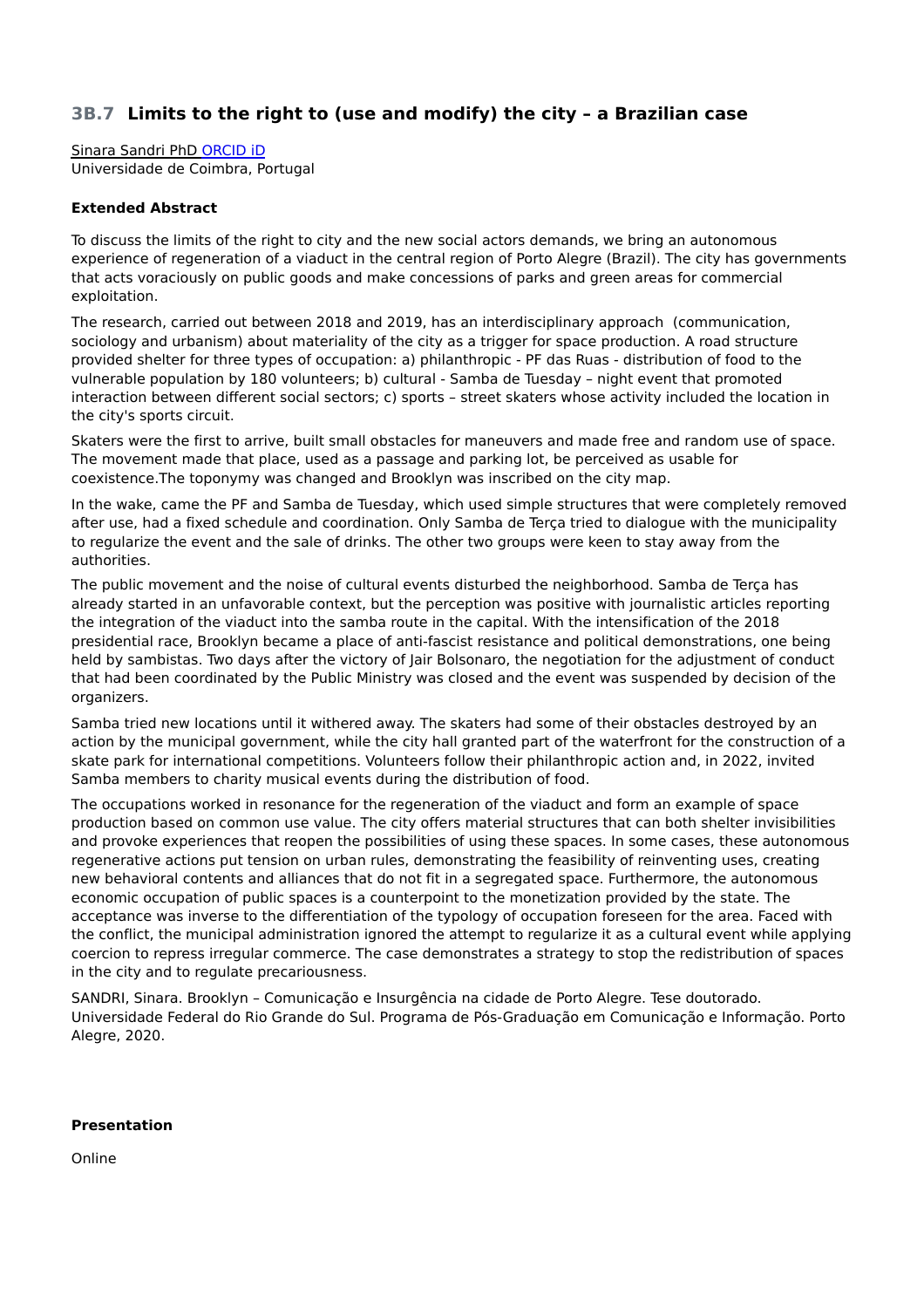## **3B.8 Beyond urban-rural linkages, the defense of territories and cities for life**

Rubén Paredes Cortez, Vanessa Pinto Valencia, Diana Bell Sancho, Gabriela Vacacela Marquez, Lucía Ruiz Pozo Contrato Social por la Vivienda, Ecuador

### **Extended Abstract**

This panel presents the contents of a thematic research paper that addresses one of the components of the Right to the City: "cities and human settlements with inclusive urban-rural linkages". For its elaboration, a process of research, critical analysis and collective discussion was carried out between the group of authors of the Contrato Social por la Vivienda Ecuador and the members of the Global Platform for the Right to the City (GP4RC) working group on "cities and human settlements with inclusive urban-rural linkages": André Biazoti (Instituto Polis) Emily Mattheisen (FIAN), Judith Hitchman and Isa Álvarez (URGENCI), Sri Husnaini Sofjan (Huairou Commission). The methodology applied combined an examination of critical development theory and case studies, and included a participatory component where input was received from grassroots activists and scholars via an international webinar organized by GP4RC. The text is structured in four sections: the first section makes a critical reading of the current context denouncing how the colonialist, capitalist, anthropocentric and patriarchal model that has been imposed globally annihilates the possibilities of life on the planet and generates inequities, environmental deterioration, violence and uncertainty. At the same time, we analyze the response to this reality from the perspective of global development agendas promoted by international organizations, particularly examining how the 2030 Sustainable Development Goals, the Paris Agreement and the New Urban Agenda address the axis of urban-rural linkages. In the second section, a brief review of the Right to the City framework is presented, identifying links with other conceptual approaches and social practices framed in the vindication of Human Rights and the Rights of Nature. It highlights the need for a new approach for considering urban-rural linkages through the articulation of the Right to the City, Human Rights and the Rights of Nature frameworks. The third section presents several case studies that put into practice transformative actions at different scales and with diverse linkages of actors, demonstrating how other ways of acting and relating to territories and cities are possible, recovering them as places for the regeneration of life. These practices revolve around four axes proposed as central to the themes addressed in the document: 1. responsible production and consumption 2. The solidarity economy, 3. food sovereignty, 4. the defense and care of territories in the context of movements for environmental justice. To conclude, a series of public policy recommendations are proposed to strengthen alternative actions in the aforementioned lines of focus, as well as general recommendations to transform how local and national governments approach land use planning and territorial management.

### **Presentation**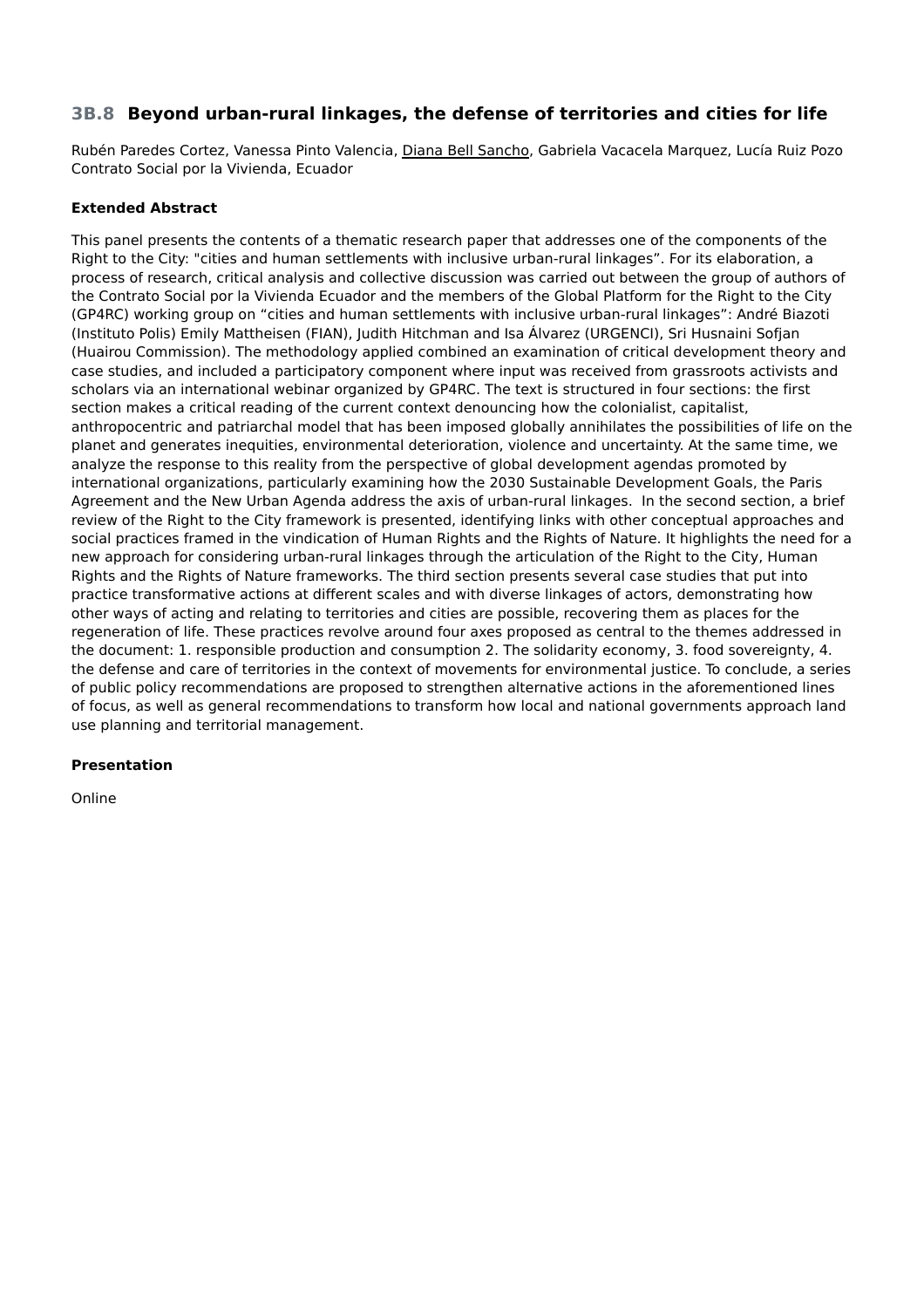## **3B.9 Adoption of Inclusive planning governance in religious events during pandemic – Case of Rath Yatra, Odisha "**

Shradha Chandan PHD Candidate [ORCID](https://orcid.org/0000-0002-3600-5423) iD<sup>1</sup>, Dr. Satish Pipralia<sup>2</sup>, Dr. Ashwani Kumar<sup>3</sup> <sup>1</sup>MNIT Jaipur, India. <sup>2</sup>Associate Professor, MNIT Jaipur, India. <sup>3</sup>Asst. Professor, MNIT Jaipur, India

### **Extended Abstract**

India has numerous cities with religious sentiments and heritage values and diverse cultures and traditions in every state. From the Char Dhams in four corners to the ancient Kashi, India, the land of rich history and spirituality, is blessed with religious beauty. One of the primary motivations of the tourist pilgrims to frequent these destinations is the immense socio-cultural value of its intangible heritage in the form of festivals and religious events. They hold significant value in the history and propagation of the culture and traditions in the pilgrim cities. From Kumbh Mela in various sacred cities to Ganesh Chaturthi in Maharashtra, multiple events of these statures were not able to occur due to the pandemic. These led to a massive outcry among religious sects and made the state consider the necessity to adapt the events with modifications suited to the contemporary scenario. This research adopts the case study references to understand innovations in multilevel governance to tackle the urban heritage challenges and experiences during the ongoing COVID Crisis.

The study was undertaken in Puri, Odisha, which holds an annual Rath Yatra festival, gathering about ten lakh pilgrims each year which was inconceivable in the COVID crisis. The coastal city of Odisha, on the banks of the Bay of Bengal, Puri enjoys a unique position in the history for its enigmatic Jagganath culture, tradition, and its immense heritage. The Rath Yatra is the only festival where deities are taken out of temples to travel among the devotees, and Puri hosts the largest chariot procession in the world. It also inflows around 10-30 lakhs of the floating population during significant festivals, 'Ratha Yatra' and 'Naba Kalebara,' to witness the grandeur of Lord Jagannath and its traditions. Others Festivals of importance are Suna besha, Naba jaovan Besha, Snana Besha, and Bahuda yatra, which marks the end of Ratha Yatra, the annual Car festival.It is high time to evaluate and address them in ways that reflect the great diversity of cultural traditions, support new practices, and define management systems to preserve values within sustainable processes. This research aims to understand the influence of intangible heritage on the urban planning of the temple town in contemporary times, primarily focusing on the pandemic scenario. Rath Yatra, the nine-day festival, celebrates the annual journey of Lord Jagannath and his siblings to the Gundicha Temple, around 2.5 km away. The festival was conducted during the pandemic through modified interventions that facilitated less footfall but maximized engagement and participation. Based on Primary and secondary data, this study delves into the local governmental policies undertaken in Puri to execute the annual car festival and identifies future scope in urban conservation in the face of disaster risks and pandemics.

The research identified that one of the crucial stakeholders in the pilgrim cities, Priests, was involved in the festival's entire functioning with the state, district, and municipal administrations. They conducted the rituals regarding the Rath Yatra within the temple premises to limit the community mass. The Municipal authorities strictly enforced the curfew and transportation guidelines under Disaster Management Act, 2005, and COVID-19 Regulations 2020. Various challenges and opportunities have also been identified through comparison with other case studies of different contexts and other festivals across India. The research concludes by recognizing that the communities' synergy and participation in living heritage should be crucial for sustainable resilience, especially community involvement and awareness generation, particularly among the vulnerable segments of the population.

#### **Presentation**